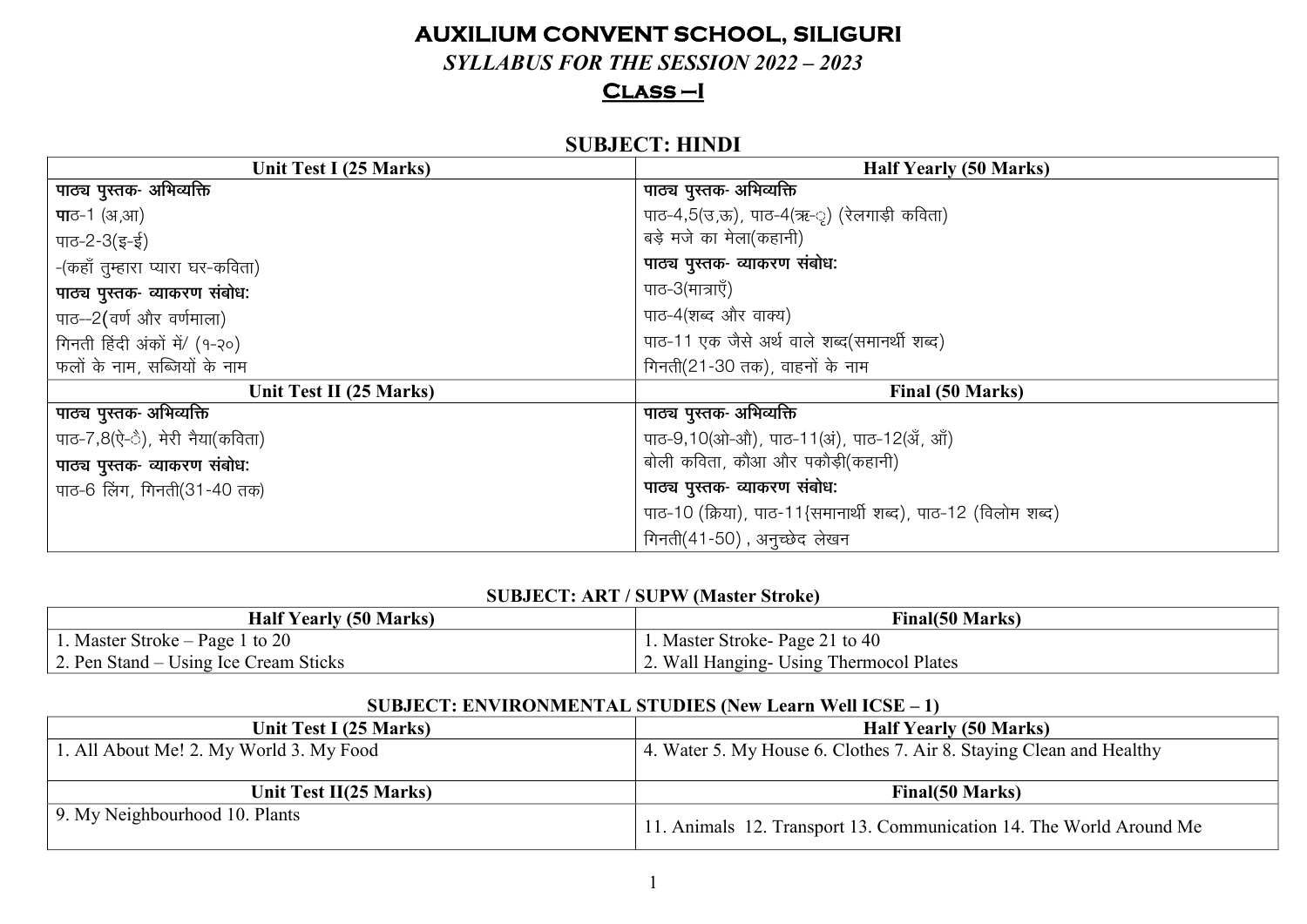| Unit Test I (25 Marks)                                           | .<br><b>Half Yearly (50 Marks)</b>                                              |
|------------------------------------------------------------------|---------------------------------------------------------------------------------|
| 1. Rani's First Day in School 2. Play (poem) 3. Fun With Friends | 4. Life on a Farm 5. Grandfather's Visit 6. My Naughty Friend (poem) 7. Ronny's |
|                                                                  | Birthday                                                                        |
|                                                                  | <b>Revision Chapter: 2. Play (poem)</b>                                         |
| Unit Test II(25 Marks)                                           | <b>Final</b> (50 Marks)                                                         |
| 8. The Talking Cave 9. Telling the Time(poem) 10. Kind Emma      | 11. Mithu Plants a Tree 12. The Little Plant(poem) 13. A Day at the Seaside 14. |
|                                                                  | The Ass in the Lion's Skin 15. Summer Holidays (poem)                           |

#### **SUBJECT: ENGLISH LITERATURE (Engaging English)**

| SUBJECT: MATHEMATICS (The World of Mathematics 1, Magic Mental Mathematics) |                                                                              |
|-----------------------------------------------------------------------------|------------------------------------------------------------------------------|
| Unit Test I (25 Marks)                                                      | <b>Half Yearly (50 Marks)</b>                                                |
| 1. Numerals 1-300 in words and figures 2. After, Before, Between 3. Put     | 1. Numerals 1-500 in words and figures 2. Skip Counting by 2,3,4 and 5 3.    |
| the correct sign $>$ < or = 4. Addition 5. Subtraction 6. Ascending and     | Expanded Form 4. More on Addition 5. More on Subtraction 6. Money 7.         |
| Descending Order                                                            | Multiplication                                                               |
| <b>Mental Mathematicss:</b> Exercises 1 to 15                               | <b>Multiplication tables : 2 to 5</b>                                        |
|                                                                             | <b>Mental Mathematics:</b> Exercises 16 to 40                                |
| Unit Test II(25 Marks)                                                      | Final(50 Marks)                                                              |
| 1. Numerals 501-700 in words and figures 2. Multiplication 3. Division      | 1. Numerals 501-1000 in words and figures 2. More on Addition 3. More on     |
| <b>Mental Mathematics:</b> Exercises 41 to 48                               | Subtraction 4. Division 5. Geometrical Shapes 6. Measurement 7. Time 8. Data |
|                                                                             | Handling 9. Patterns                                                         |
|                                                                             | <b>Mental Mathematics:</b> Exercises 49 to 70                                |
|                                                                             | <b>Multiplication Tables:</b> 6 to 10                                        |

#### SUBJECT: MATHEMATICS (The World of Mathematics)<sup></sup> **1, Mathematics**

## **SUBJECT: VALUE EDUCATION ( Inspirations for Life)**

| Unit Test I (25 Marks)                                                  | <b>Half Yearly (50 Marks)</b>                                                                        |
|-------------------------------------------------------------------------|------------------------------------------------------------------------------------------------------|
| 1. Our Creator and Saviour 2. Expressions of Love 3. Studying at School | 4. Bond of Love and Trust 5. Wonders of Truth 6. Share your Belongings 7.                            |
|                                                                         | Behaviour Towards Elders 8. Leave an Impression                                                      |
|                                                                         | <b>Prayer: Prayer Before Class</b>                                                                   |
| Unit Test II(25 Marks)                                                  | <b>Final</b> (50 Marks)                                                                              |
| 9. Helping Others 10. Be Neat and Clean 11. Help Yourself               | 12. Care for Plants 13. Kind Acts 14. Our Motherland 15. Mahatma Gandhi<br><b>Prayer: Our Father</b> |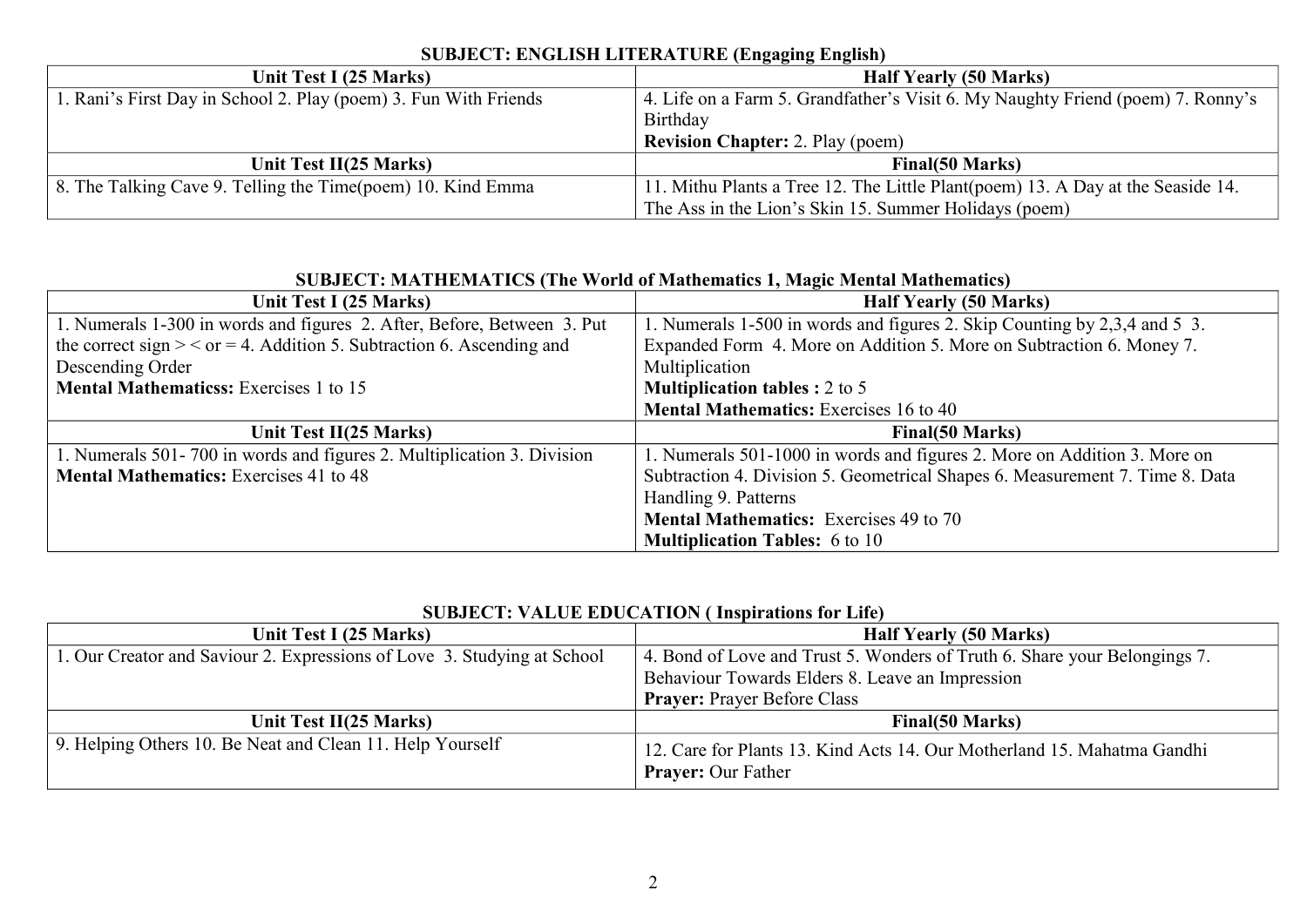#### **SUBJECT: COMPUTER ( IT BYTES Book 1)**

| Unit Test I (25 Marks)                           | <b>Half Yearly (50 Marks)</b>                                                 |
|--------------------------------------------------|-------------------------------------------------------------------------------|
| 1. Computer- A Smart Machine 2. Uses of Computer | 1. Computer – A Smart Machine 2. Uses of a Computer 3. Parts of a Computer 4. |
| WORKSHEET 1 (Page 65)                            | Using Computer-Do's and Dont's                                                |
|                                                  | WORKSHEET 1 (Page 65) WORKSHEET 2 (Page 66)                                   |
|                                                  | TEST PAPER 1 (Page 68)                                                        |
|                                                  | Theory-40marks + Practical-10 marks)                                          |
| Unit Test II(25 Marks)                           | Final(50 Marks)                                                               |
| 5. Computer Mouse 6. Computer Keyboard           | 4. Using Computer – Do's and Dont's 5. Computer Mouse 6. Computer Keyboard    |
|                                                  | 7. Storage Devices                                                            |
|                                                  | WORKSHEET 3 (Page 67)                                                         |
|                                                  | TEST PAPER 2 (Page 70)                                                        |
|                                                  | Theory- 40 marks+ Practical- 10 marks)                                        |

#### **SUBJECT: GENERAL KNOWLEDGE (Inside Out)**

| Unit Test I (25 Marks)                                                       | <b>Half Yearly (50 Marks)</b>                                                |
|------------------------------------------------------------------------------|------------------------------------------------------------------------------|
| 1. Tallest and Biggest 2. Wildest of the Wild 3. Butterflies 4. Wild Animals | 14. Animal Food 15. Animal Sounds 16. Kangaroo 17. Fun Time 18 Animal Parts  |
| 5. Aquatic World 6. Domestic Animals 7. Birds on Land 8. Peacock 9.          | 19. Plants 20. Flowers 21. Fun Time 22. Trees 23. Fruits And Vegetables 24.  |
| Aquatic Birds 10. Young Ones 11. Insects 12. Wild Homes 13. Man Made         | Lunch Time 25. Water 26. Outdoor Games 27. Indoor Games                      |
| Homes.                                                                       |                                                                              |
| Unit Test II(25 Marks)                                                       | <b>Final</b> (50 Marks)                                                      |
| 28. Great Sportspersons 29. People at Work 30. Countries 31. Symbols of      | 41. Day, Month, Year 42. Weather and Seasons 43. Earth – Our Planets 44. The |
| India 32. Famous Indians 33. Musical Instruments 34. Tools People Use 35.    | Human Body 45. How to be Healthy 46. My Family 47. Types of Houses 48.       |
| Monuments 36. Places of Worship 37. Festivals of India 38. Land Transport    | Colours 49. Odd One Out 50. Opposites 51. Action Words 52. Good Manners 53.  |
| 39. Water Transport 40. Flying High!                                         | Safety 54. Shapes                                                            |

## **SUBJECT: ENGLISH SPELLINGS & DICTATION (Engaging English)**

| Unit Test I (25 Marks)                                           | <b>Half Yearly (50 Marks)</b>                                                   |
|------------------------------------------------------------------|---------------------------------------------------------------------------------|
| 1. Rani's First Day in School 2. Play (poem) 3. Fun With Friends | 4. Life on a Farm 5. Grandfather's Visit 6. My Naughty Friend (poem) 7. Ronny's |
| DICTATION: 1. Rani's First Day in School                         | Birthday                                                                        |
|                                                                  | <b>Revision Chapter: 2. Play (poem)</b>                                         |
|                                                                  | DICTATION: 7. Ronny's Birthday                                                  |
| Unit Test II(25 Marks)                                           | Final(50 Marks)                                                                 |
| 8. The Talking Cave 9. Telling the Time(poem) 10. Kind Emma      | 11. Mithu Plants a Tree 12. The Little Plant(poem) 13. A Day at the Seaside 14. |
| DICTATION: 8. The Talking Cave                                   | The Ass in the Lion's Skin 15. Summer Holidays (poem)                           |
|                                                                  | DICTATION: 13. A Day at the Seaside                                             |